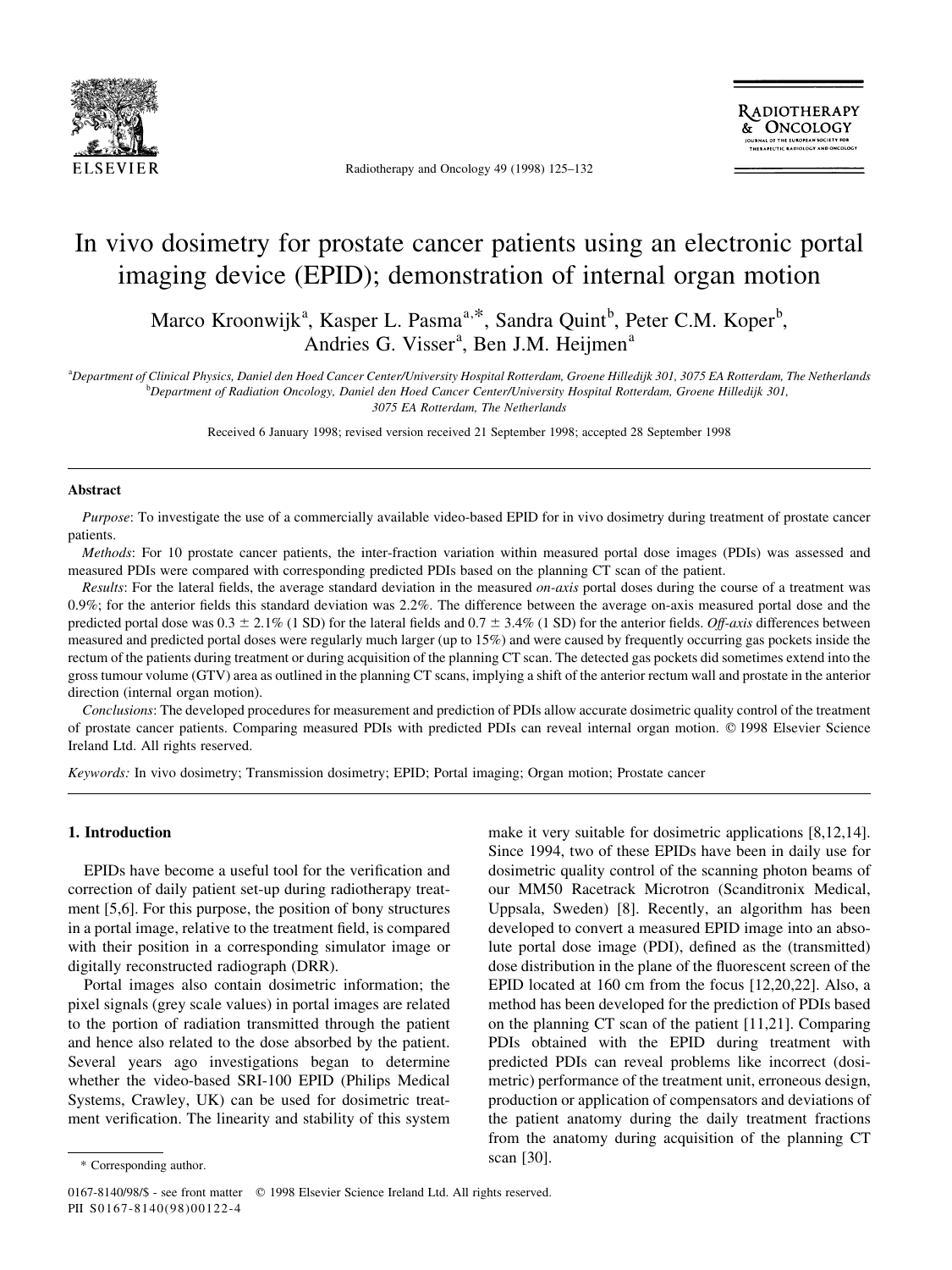

Fig. 1. Schematic overview of the implemented dosimetric treatment veri fication method (in vivo dosimetry) for comparison of measured and predicted PDIs.

This paper reports on our first clinical experience with in vivo dosimetry using an EPID. For the 10 prostate cancer patients in this study, EPID images were acquired for all treatment fields on every treatment day. The inter-fraction (i.e. day-to-day) variation in measured PDIs was assessed and measured PDIs were compared with a corresponding predicted PDI which was calculated using the planning CT scan of the patient. The obtained data suggest internal organ motion due to observed gas pockets in the rectum of the patients.

#### 2. Materials and methods

# 2.1. Patients

Table 1

Six out of 10 prostate cancer patients in this study parti-

cipated in a randomized trial, comparing conventional treatment using rectangular fields with conformal treatment using multi-leaf collimator (MLC) defined fields [15]. One of the patients was treated after a prostatectomy. For all 10 patients a planning CT scan was acquired with a slice distance of 5 mm. The patients were asked to retain a full bladder at the time of acquisition of the planning CT scan and during the daily treatments. No attempts were made to control the rectal contents of the patients. For each patient the visible prostate and the seminal vesicles were outlined manually on all applicable CT slices by the radiation oncologist. The obtained gross tumour volume (GTV) [13] was then extended automatically in three-dimensions (3D) [24,25] with a margin of 15 mm, yielding the planning target volume (PTV) [13]. The treatment plans were designed with the CadPlan 3D treatment planning system (TPS) (Varian-Dosetek, Espoo, Finland). All patients were treated in the supine position with a three-field isocentric technique consisting of one anterior and two lateral oblique fields that were partially delivered with a  $60^\circ$  wedge inserted. The treatments were performed with the 25 MV photon beam of an MM50 Racetrack Microtron. The dose rate was 300 monitor units (MU)  $\text{min}^{-1}$ . A total dose of 66 Gy was prescribed to the isocentre and delivered in 33 fractions. Apart from some minor underdosages  $(<2\%)$  in small parts of the superior and inferior ends of the PTV of some patients, the treatment plans fulfilled the ICRU-50 recommendations on dose homogeneity in the PTV [13]. (At present, these underdosages are avoided by using intensity modulated beams [9].)

During treatment, patient set-up was verified and corrected using an off-line correction protocol based on analysis of the position of bony structures in EPID images acquired in the non-wedged portion of each treatment field [5]. Using this protocol the standard deviation of systematic and average random 3D set-up errors are as low as 1.5 and 2.0 mm, respectively. Prior to the analyses of measured

On-axis inter-fraction variation in measured PDIs and average on-axis difference between measured and predicted PDIs for lateral and anterior fields separately for 10 prostate cancer patients

| Patient<br>number | Lateral field                                                 |                                              | Anterior field                                                |                                              |  |
|-------------------|---------------------------------------------------------------|----------------------------------------------|---------------------------------------------------------------|----------------------------------------------|--|
|                   | Difference<br>between measured<br>and predicted PDI<br>$(\%)$ | Inter-fraction<br>variation (1 SD)<br>$(\%)$ | Difference<br>between measured<br>and predicted PDI<br>$(\%)$ | Inter-fraction<br>variation (1 SD)<br>$(\%)$ |  |
|                   | $-0.1$                                                        | 1.2                                          | $-4.2$                                                        | 3.5                                          |  |
| $\overline{c}$    | 2.7                                                           | 0.5                                          | 2.0                                                           | 1.6                                          |  |
| 3                 | 1.2                                                           | 0.3                                          | $-0.3$                                                        | 0.2                                          |  |
| 4                 | 0.5                                                           | 1.1                                          | 1.5                                                           | 1.7                                          |  |
| 5                 | 1.9                                                           | 0.6                                          | 3.6                                                           | 2.6                                          |  |
| 6                 | $-4.6$                                                        | 1.0                                          | 3.7                                                           | 1.3                                          |  |
| 7                 | 2.2                                                           | 1.1                                          | 4.2                                                           | 4.2                                          |  |
| 8                 | 1.6                                                           | 0.2                                          | $-5.6$                                                        | 2.8                                          |  |
| 9                 | $-0.8$                                                        | 1.5                                          | 1.3                                                           | 2.2                                          |  |
| 10                | $-1.3$                                                        | 1.1                                          | 0.8                                                           | 0.7                                          |  |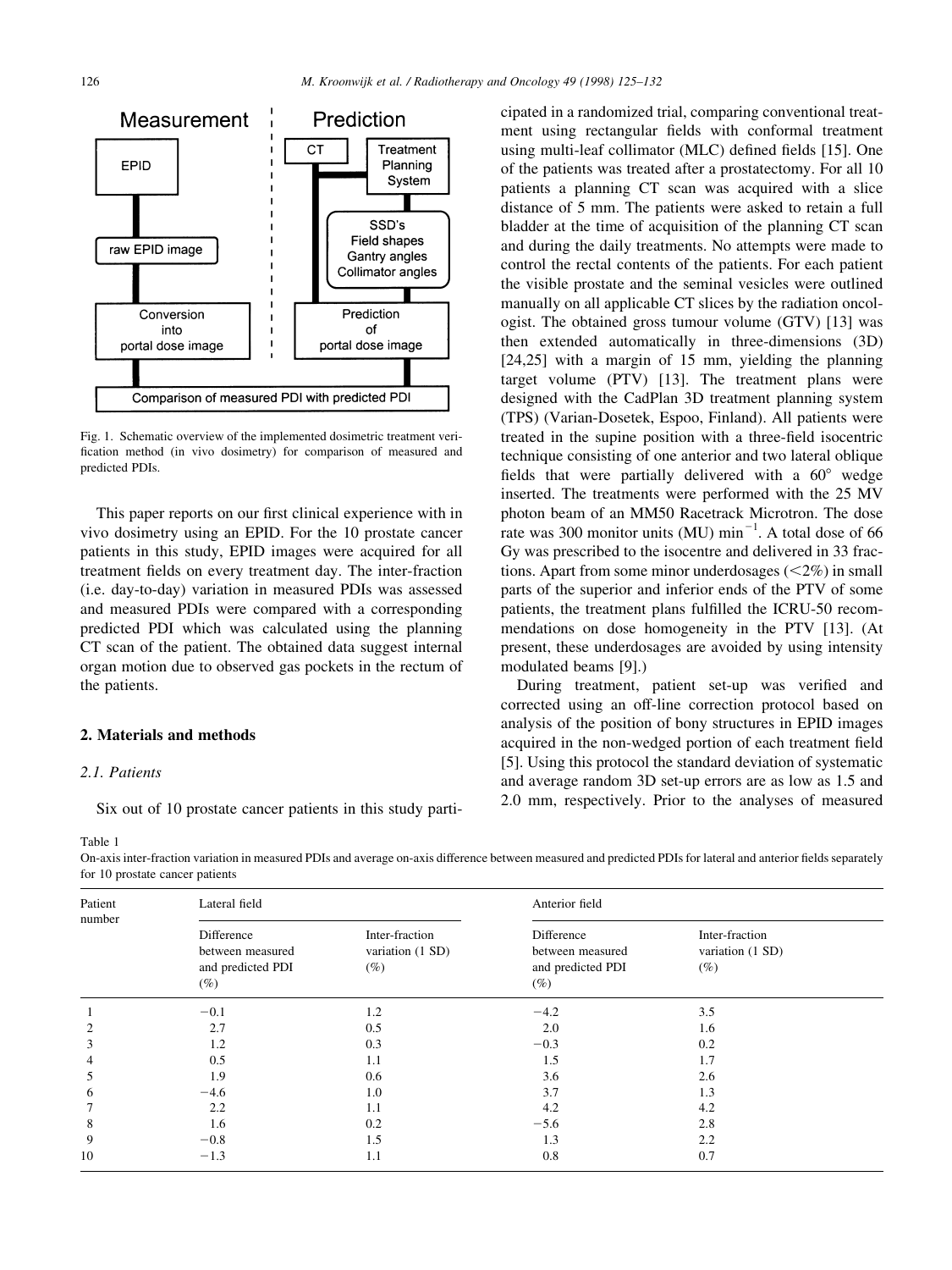

Fig. 2. Observed inter-fraction variations in measured PDIs for the right lateral treatment field of patients 1 and 5-9. Each pixel represents the standard deviation in the observed portal doses during the course of the treatment. The dashed BEV contours represent, from left to right, the rectum, the GTV including prostate and seminal vesicles (not available for patient 1 because of prostatectomy) and the bladder. The presented iso-standard deviation contours connect pixels with standard deviations of 2% and 3% for patients 1, 5 and 6. For patients 7-9 only the 3% contour is displayed because maximum standard deviations in these images are larger than 4%.

PDIs, the position of the bony structures in all daily measured images was registered with the bony anatomy visible in a corresponding DRR that was derived from the planning CT scan of the patient.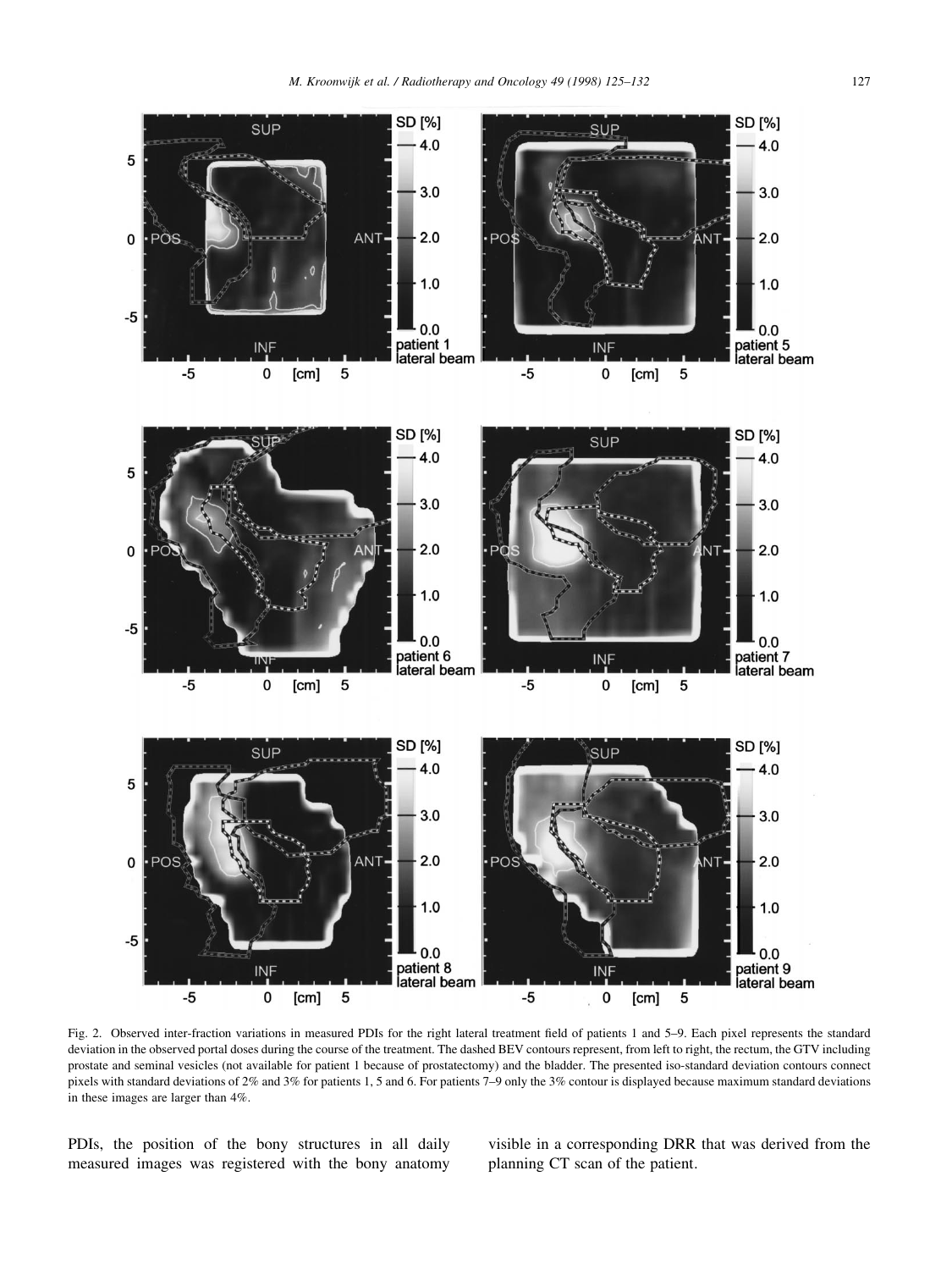#### 2.2. In vivo dosimetry

For the patients in this study, EPID images were acquired for all treatment fields on every treatment day and the interfraction variation in measured PDIs was assessed. Moreover, measured PDIs were compared with a corresponding predicted PDI calculated using the planning CT scan of the patient; this procedure is schematically shown in Fig. 1. Details on the prediction and measurement of PDIs are discussed in Section 2.2.1 and Section 2.2.2.

## 2.2.1. PDI prediction

The fixed focus-to-fluorescent screen distance of the applied EPID is 160 cm. Due to the resulting large air gap between the patient and the EPID detector  $(35-55 \text{ cm})$  the CadPlan TPS cannot be used for accurate prediction of PDIs for this EPID. Therefore, we have developed our own algorithms to predict PDIs using planning CT data of the patient as input [11,16,21]. Primary photon contributions and contributions from photons scattered from the patient onto the EPID are calculated separately and are added to obtain the PDI.

For calculation of the primary component, beam-hardening effects, e.g. due to a flattening filter, a wedge or a compensator, are taken into account. Scatter contribution calculations are basically convolutions of the two-dimensional beam fluence profile entering the patient with scatter kernels, describing the scatter from the patient onto the EPID. Basic input data for the calculations are obtained from a set of transmission measurements through flat polystyrene absorbers for relevant absorber thicknesses, field sizes and distances to the EPID detector [21]. For a wide range of inhomogeneous anthropomorphic phantoms and treatment energies, predicted portal dose values and doses measured with an ionization chamber agree within 1% (1 SD) [11,16,21].

## 2.2.2. PDI measurement

Portal images were acquired with a commercially available video-based SRI-100 EPID. This EPID basically consists of a fluorescent screen, two mirrors and a charge coupled device (CCD) camera [1,28]. In order to reduce detection of high energy electrons generated inside the patient, an extra 1 mm thick stainless steel plate was mounted on top of the standard fluorescent screen, which consists of a 1.65 mm thick stainless steel plate coated with a fluorescent layer. The total water equivalent depth of the EPID detector is only slightly smaller than the depth of maximum dose of the applied 25 MV photon beam [22].

The extra build-up layer resulted in a minor decrease in resolution but at the same time led to an increase of the signal-to-noise ratio in portal images. Modifications to the software of the SRI-100 system were performed at the level of the macro command language that comes with the system: (i) the standard image acquisition time was adjusted to fully enclose the irradiation time in order to measure the total delivered dose for each treatment field ( $\leq$ 58 MU, 12.8) s; 59–69 MU, 15.36 s; 70–86 MU, 19.2 s; 87–115 MU, 25.6 s; 116-173 MU, 38.4 s; 174-384 MU, 76.8 s) and (ii) for dosimetric purposes, an additional raw 16-bit image was saved to avoid digitization noise in low grey scale value images [16,20,22]. Image enhancement procedures used to obtain adequate image quality for patient set-up verification continued automatically after the raw image was saved. With these modifications acquisition of portal images suitable for in vivo dosimetry could be fully integrated into existing imaging routines for patient set-up verification without introducing an increase in the overall treatment time.

Visible photons produced by the X-ray beam in a point of the fluorescent screen not only generate a signal in the corresponding pixel of the EPID image, but also generate a (much lower) signal in all other pixels. Heijmen et al. [12] have shown that this is due to light scatter from components within the EPID structure onto the CCD chip. PDIs are derived from measured EPID images by removing the contributions from scattered light to the pixel signals in an EPID image using a deconvolution algorithm, as described by Pasma et al. [20,22]. Using this method, derived PDIs generally agree within 1% (1 SD) with ionization chamber measurements in open, wedged and intensity modulated beams for various anatomical phantoms.

# 2.3. EPID stability

During the study, the stability of the EPID response was verified on a 2-weekly basis by comparing the pixel signals in acquired EPID images with measurements performed with an ionization chamber array positioned at 100 cm from the focus. Details on the applied set-up and equipment are given in Ref. [8]. During the 4 month period of this study, the variation in absolute on-axis EPID response was 0.7% (1 SD). The variation in the EPID response relative to the on-axis measured grey scale value was less than 0.2% (1 SD). Both the observed variations in the absolute on-axis response and in the relative off-axis response are in agreement with the observations of Heijmen et al. [12] and Dirkx et al. [8]. In the analyses of the inter-fraction variation

Fig. 3. The blue, red and yellow contours represent the BEV contours of the rectum, the gross tumour volume and the bladder, respectively; point (0,0) corresponds to the isocentre. (a) Observed inter-fraction variations  $(1 S D)$  in the measured portal doses for the right lateral field of patient 8. (b) As in (a) but now for the anterior field. (c) Differences between the portal doses measured during fraction 13 of patient 8 for the right lateral field and the corresponding predicted portal doses. (d) As in (c) but now for the anterior field. (e) Differences between the average measured PDI (average of 27 fractions) and the predicted PDI for the right lateral field of patient 8. (f) As in (e) but now for the anterior field. The applied scale in (c) is different from the scale in (d-f) due to the large deviations in portal dose as measured in fraction 13 in the lateral beam of patient 8.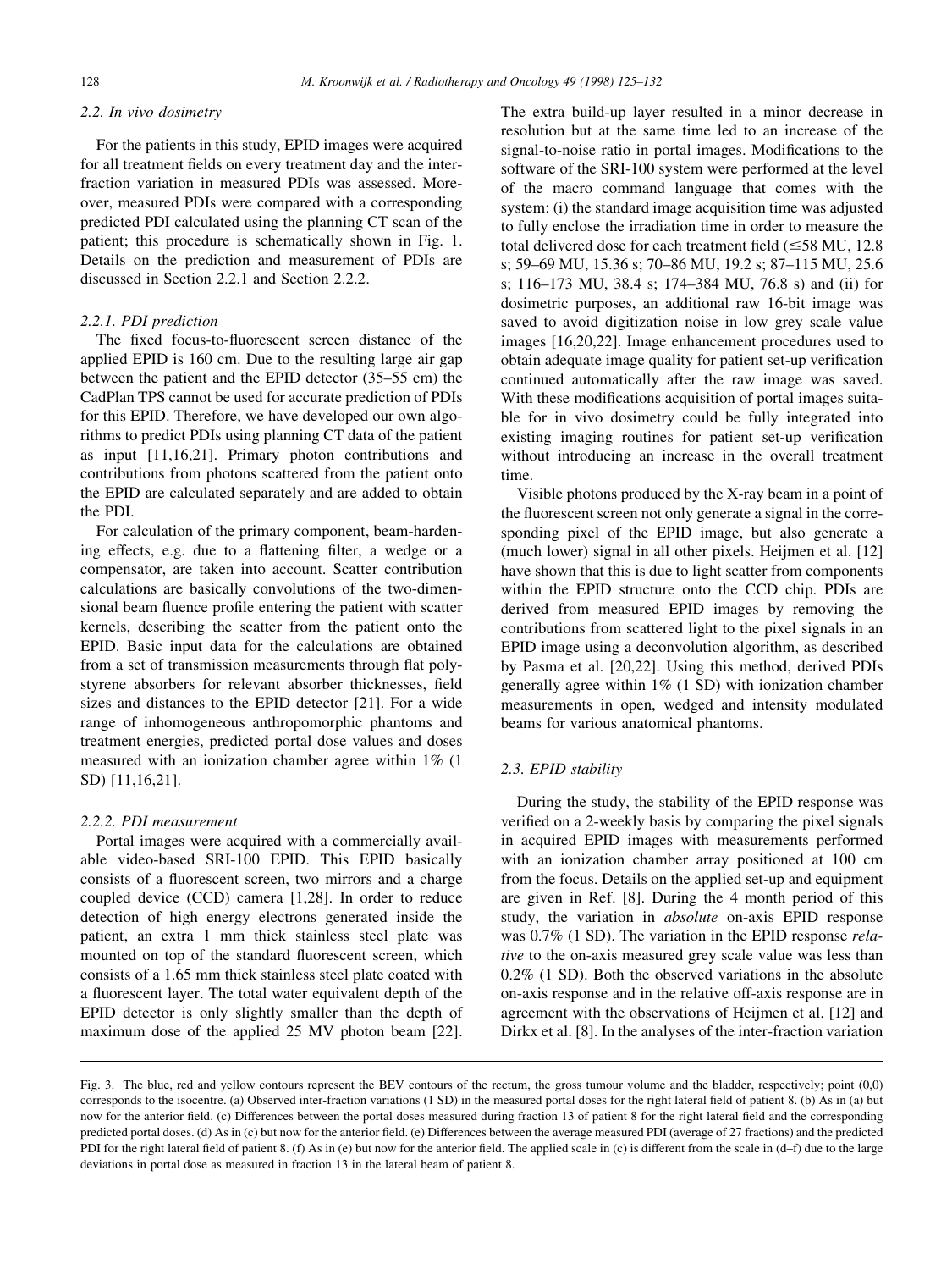

 $(a)$ 











5

 $-5$ 









 $(d)$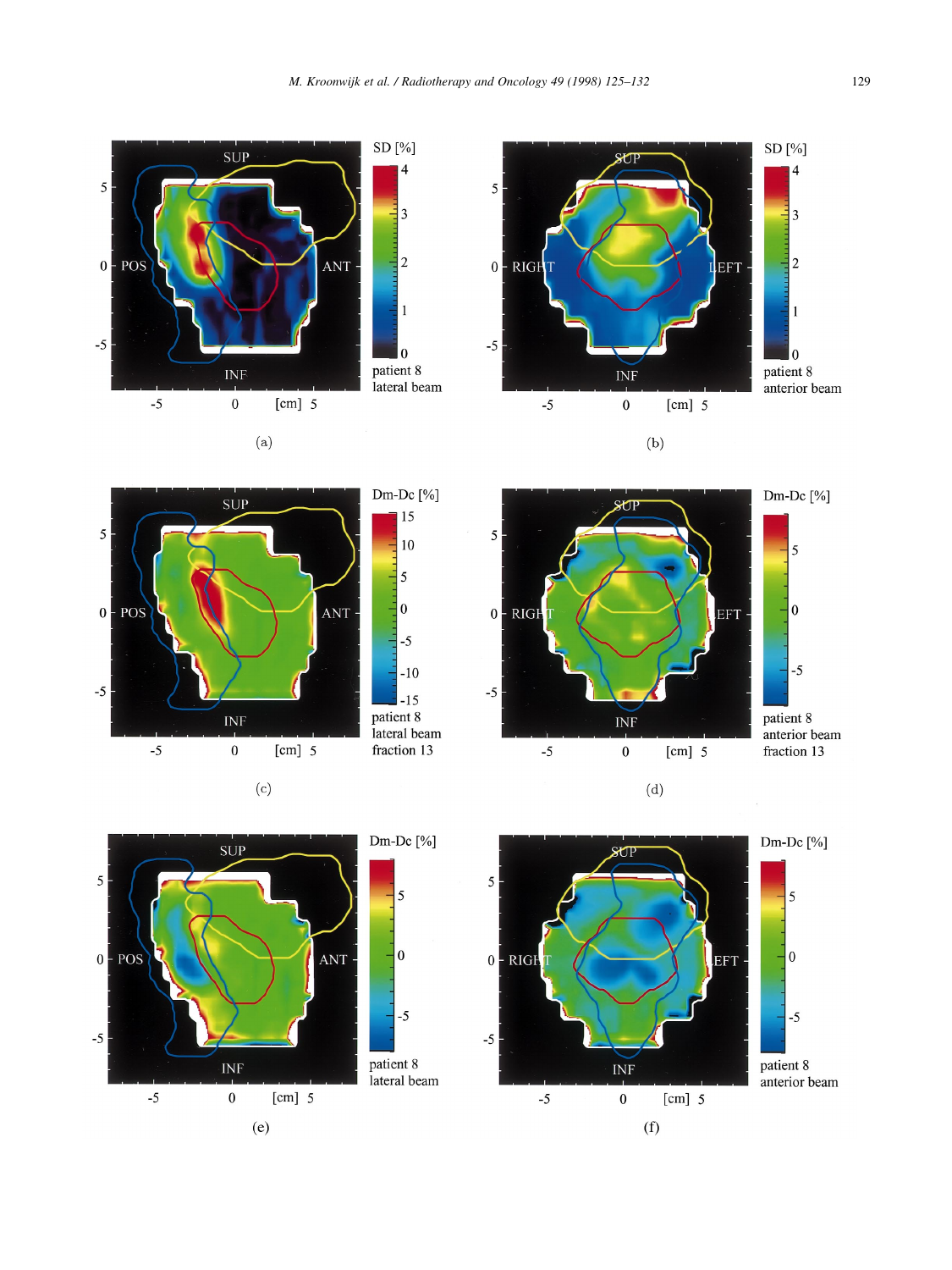

Fig. 4. The planning CT scan of patient 8 used for PDI prediction. The transversal slice shown contains the isocentre. The closed white contour indicates the GTV volume and the dashed lines show the applied beams. Notice the gas pocket inside the rectum.

in the portal doses measured during patient treatment, the reported standard deviations were obtained by subtracting  $0.7<sup>2</sup>$  from the square of each measured standard deviation; this corrected standard deviation is more directly correlated with patient thickness variations.

# 3. Results and discussion

For each patient, acquisition of EPID images was planned for all of the 33 treatment fractions. However, some portal image acquisitions failed, e.g. because of accelerator interlocks or starting image acquisition too late, leaving about 30 successful acquisitions per treatment field per patient.

# 3.1. On-axis portal doses

For each patient and for the lateral and anterior fields separately, the on-axis inter-fraction variation in measured PDIs and the average on-axis differences found between the measured PDIs and the predicted PDI are presented in Table 1. For the lateral fields, the average standard deviation in the on-axis measured portal doses was 0.9%. For the anterior fields the standard deviation was  $2.2\%$ . For the 10 patients, the average difference between the on-axis measured portal dose and the predicted portal dose was  $0.3 \pm 2.1\%$  (1 SD) for the lateral fields and  $0.7 \pm 3.4\%$  (1 SD) for the anterior fields.

From the measured set of transmissions through flat water-equivalent absorbers, as used for the PDI prediction algorithm, relationships between radiological thicknesses and portal doses were derived for typical lateral and anterior

treatment fields. A variation in radiological thickness of 1 cm, e.g. due to a variation in rectum and/or bladder filling, results in a variation in the transmitted dose of approximately 1.9% for a lateral field and  $3.1\%$  for an anterior field. This difference between lateral and anterior fields is an explanation for the observed larger standard deviations for the anterior fields. Variations in the on-axis portal dose could also be slightly higher for the anterior fields because for these fields the central ray-line passes both the rectum and the bladder, whereas the central ray-line of the lateral fields does not pass organs with a variable filling.

#### 3.2. Off-axis portal doses

For the six patients with the largest inter-fraction variation in measured PDIs, the observed variations for the right lateral field are presented in Fig. 2, together with beam'seye-view (BEV) contours of the GTV (prostate  $+$  seminal vesicles), the rectum and the bladder, as derived from the planning CT scan. For patient 8, the inter-fraction variation is also presented in colour in Fig. 3a. For the lateral fields, areas with large variations  $(SD > 3\%)$  are mainly found for pixels corresponding to rays passing through the planned position of the rectum, the superior/posterior portion of the prostate and the posterior part of the seminal vesicles. For rays passing only through the bladder, the observed variations in measured portal doses are generally much smaller. For the anterior fields, the areas with large variations are also strongly correlating with the BEV contour of the rectum, as depicted in Fig. 3b for patient 8.

For those treatment fractions that show large differences between measured and predicted PDIs, the deviations do mostly occur in the areas of the PDI for which also large inter-fraction variations are observed. For patient 8, differences between the PDI measured during fraction 13 and the corresponding predicted PDI are presented in Fig. 3c,d for the right lateral field and the anterior field, respectively. The maximum difference between the measured and predicted portal dose is 15%, indicating a difference in lateral radiological pathlength with the planning CT scan of about 6 cm. Also for patient 8, Fig. 3e,f shows the difference between the average measured PDI (average of 27 fractions) and the predicted PDI for the right lateral field and the anterior field, respectively.

#### 3.3. Gas pockets and organ motion

Observed variations in both lateral and anterior measured PDIs were often due to localized areas of increased portal dose inside the rectum contour and the posterior part of the GTV contour, indicating the presence of gas pockets inside the rectum of the patients of variable size and shape. In the presence of both faeces and a gas pocket, the gas is generally floating on top of the faeces. In Fig. 3c,d, the red spots inside the GTV contour are due to the presence of a large gas pocket inside the rectum of patient 8 during treatment. During acquisition of the planning CT scan, the rectum of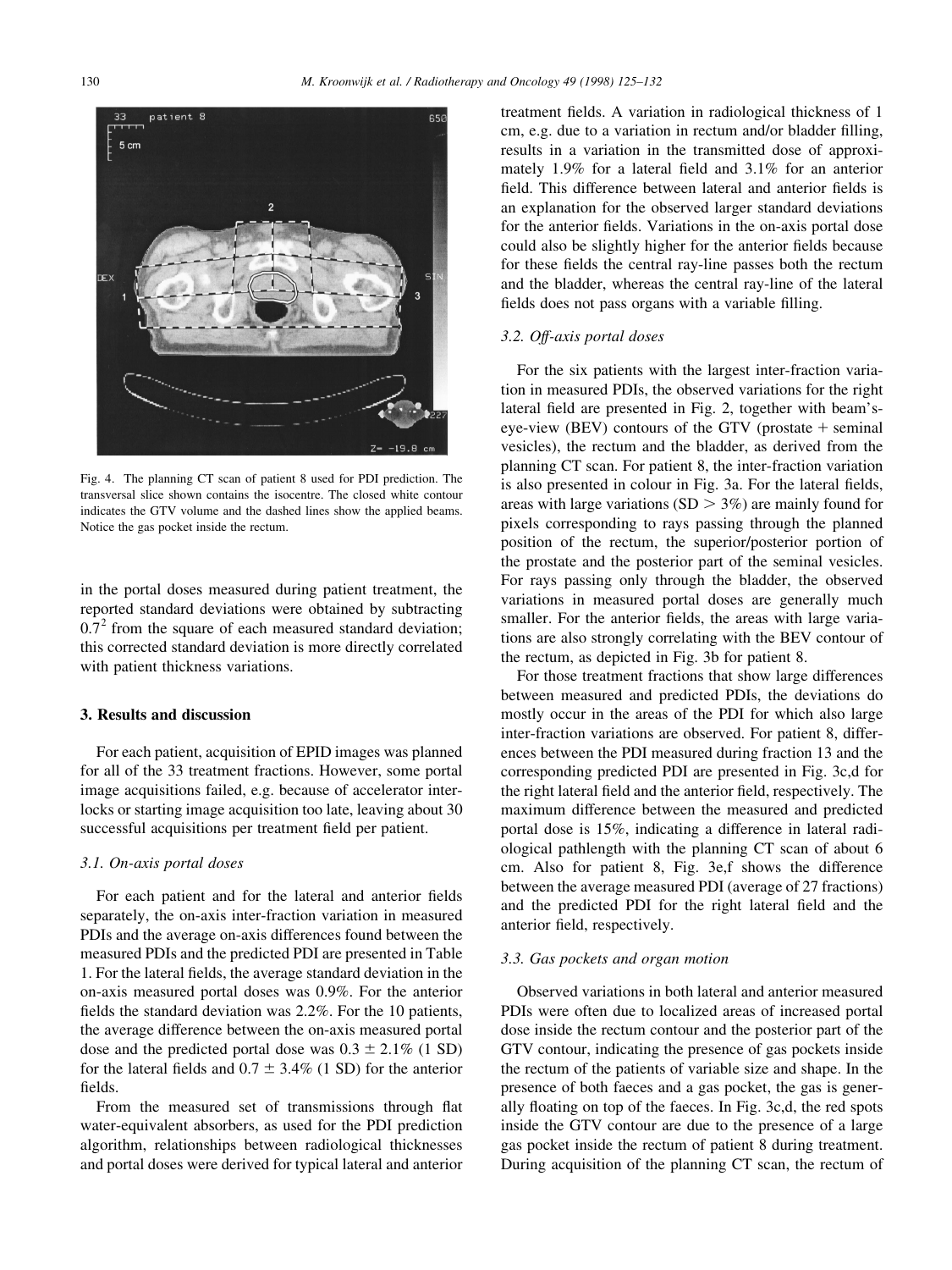patient 8 also contained a (smaller) gas pocket (see Fig. 4). Due to this gas pocket, the differences between measured and predicted portal doses inside the BEV contour of the rectum in the lateral view (Fig. 3c) and on-axis differences in the anterior view (Fig. 3d) are relatively small.

The presence of a large gas pocket within the BEV contour of the GTV, as observed in the lateral field (Fig. 3c), indicates internal organ motion. During fraction 13, the positions of the prostate and seminal vesicles were in disagreement with the planning CT scan. The gas pocket in the rectum of the patient pushed both the anterior part of the rectal wall and the GTV in an anterior direction, yielding a risk for an unintended irradiation of a large part of the rectum and for underdosing the anterior part of the GTV. Similar observations were made for other fractions of patient 8 and also for other patients.

For patient 8, Fig. 3e,f shows for each pixel the difference between the average measured portal dose (average of 27 fractions) and the predicted portal dose for the right lateral field and the anterior field, respectively. The blue spots are due to the presence of the gas pocket during acquisition of the planning CT scan (Fig. 4). The deviations inside the upper part of the GTV contour as presented in Fig. 3e indicate the presence of gas pockets during treatment that resulted in movement of the GTV in an anterior direction.

In recent years, several groups have studied internal organ motion in prostate cancer patients [2– 4,7,17,19,23,26,27,29]. The observed prevalence in this study of gas pockets occurring in the upper part of the rectum close to the superior portion of the prostate and the seminal vesicles (Figs. 2 and 3) is in agreement with the presence of internal organ motion in these areas reported in the literature, see e.g. Beard et al. [4] and van Herk et al. [27].

For back-projection methods aiming at calculation of the 3D patient dose distribution from measured portal images (see e.g. Hansen et al. [10] and McNutt et al. [18]), an accurate 3D representation of the patient is required. In this study, we have observed that large deviations between measured and predicted portal doses were always due to differences in patient anatomy during acquisition of the planning CT scan and during the treatment fractions, due to gas pockets in the rectum of the patients. In case of large deviations between predicted and measured PDIs, calculation of the patient dose distribution based on the planning CT scan would therefore have resulted in non-meaningful dose distributions in the corresponding volumes in the patients. In on-going studies we are investigating the applicability of gas pockets visible in EPID images for on-line geometrical verification and correction of the position of the prostate of the patient in the treatment beams. The data presented in this paper do not allow the decision to be made as to whether EPID images can be used for detection of internal organ motion due to variation in the amount of faeces present in the rectum.

#### 4. Conclusions

The small average on-axis differences between measured and predicted PDIs and the variation therein indicate that the developed methods and procedures allow accurate dosimetric quality control of the treatment of prostate cancer patients in clinical practice. Large off-axis differences between measured and predicted PDIs have been found to correspond with frequently occurring gas pockets inside the rectum of the patient during treatment or during acquisition of the planning CT scan. In the case where a detected gas pocket extends into the GTV area, as outlined in the planning CT scan, organ motion is evident.

# Acknowledgements

The authors would like to thank Joep Stroom, Maarten Dirkx and Hans de Boer for fruitful discussions and are grateful to the technologists working at the MM50 Racetrack Microtron for the daily acquisition of the images during patient treatment and for the effort that has been made to implement the procedures in clinical practice. This work was financially supported by grant DDHK 94-848 awarded by the Dutch Cancer Society.

## References

- [1] Althof VGM, de Boer JCJ, Huizenga H, Stroom JC, Visser AG, Swanenburg BN. Physical characteristics of a commercial electronic portal imaging device. Med. Phys.  $1996;23:1845-1855$ .
- [2] Balter JM, Sandler HM, Lam K, Bree RL, Lichter AS, Ten Haken RK. Measurement of prostate movement over the course of routine radiotherapy using implanted markers. Int. J. Radiat. Oncol. Biol. Phys. 1995;31:113±118.
- [3] Balter JM, Lam KL, Sandler HM, Littles JF, Bree RL, Ten Haken RK. Automated localization of the prostate at the time of treatment using implanted radio-opaque markers: technical feasibility. Int. J. Radiat. Oncol. Biol. Phys. 1995;33:1281-1286.
- [4] Beard CJ, Kijewski P, Bussière M, et al. Analysis of prostate and seminal vesicle motion: implications for treatment planning. Int. J. Radiat. Oncol. Biol. Phys. 1996;34:451-458.
- [5] Bel A, Vos PH, Rodrigus PTR, et al. High-precision prostate cancer irradiation by clinical application of an off-line patient set-up verification procedure, using portal imaging. Int. J. Radiat. Oncol. Biol. Phys. 1996;35:321-332.
- [6] Creutzberg CL, Althof VGM, de Hoog M, et al. A quality control study of the accuracy of patient positioning in irradiation of pelvic fields. Int. J. Radiat. Oncol. Biol. Phys. 1996;34:697-708.
- [7] Crook JM, Raymond Y, Salhani D, Yang H, Esche B. Prostate motion during standard radiotherapy as assessed by fiducial markers. Radiother. Oncol. 1995;37:35-42.
- [8] Dirkx MLP, Kroonwijk M, de Boer JCJ, Heijmen BJM. Daily dosimetric quality control of the MM50 Racetrack Microtron using an electronic portal imaging device. Radiother. Oncol. 1995;37:55-60.
- [9] Dirkx MLP, Heijmen BJM, Korevaar GA, et al. Field margin reduction using intensity modulated X-ray beams formed with a multileaf collimator. Int. J. Radiat. Oncol. Biol. Phys. 1997;38:1123-1129.
- [10] Hansen VN, Evans PM, Swindell W. The application of transit dosimetry to precision radiotherapy. Med. Phys. 1996;23:713-721.
- [11] Heijmen BJM, Storchi PRM, v.d. Kamer JB. A method for prediction